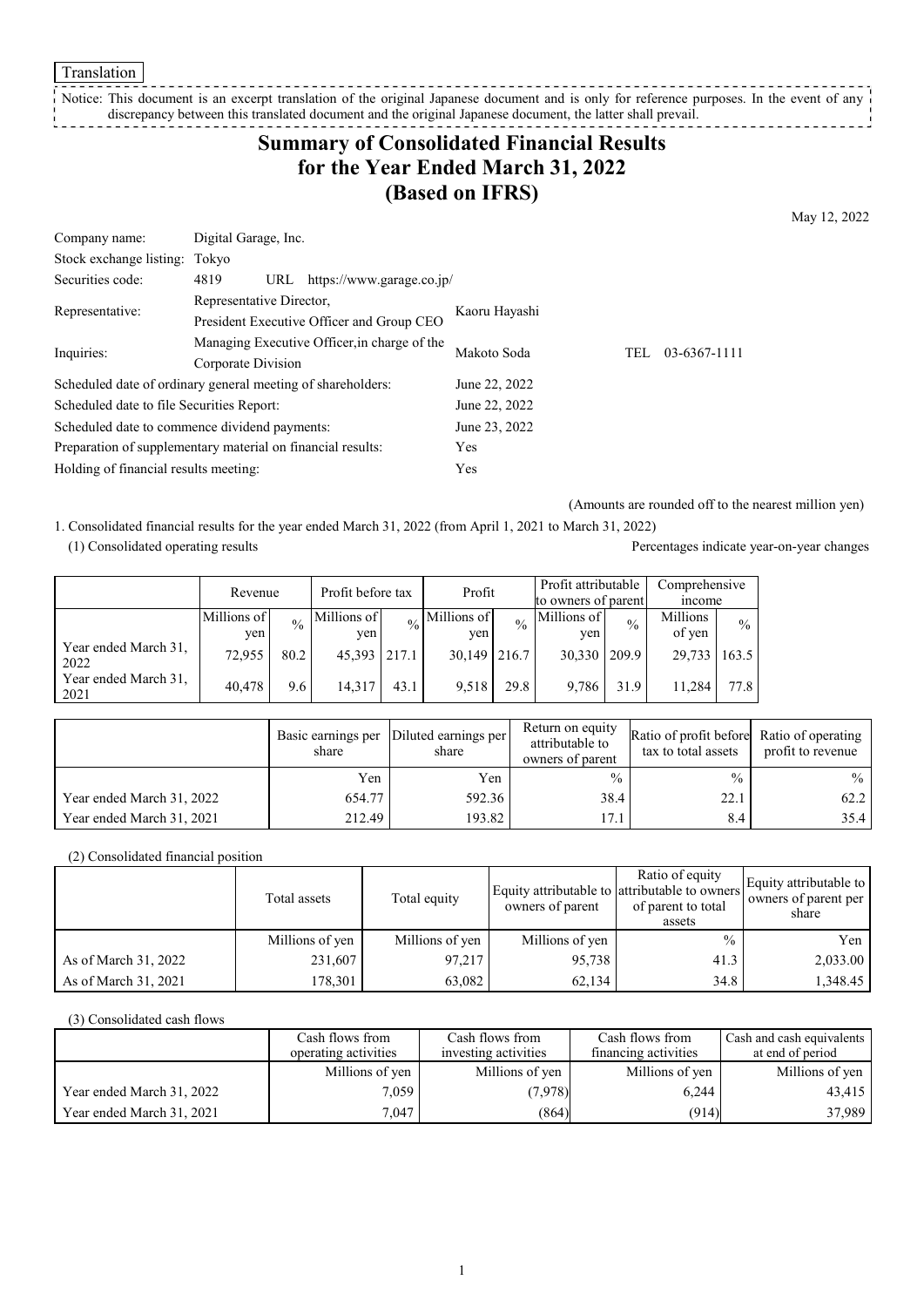#### 2. Cash dividends

| Annual dividends per share               |     |                                                                 |                          |       | Total cash | Dividend payout | Ratio of dividends<br>to equity |                                     |
|------------------------------------------|-----|-----------------------------------------------------------------|--------------------------|-------|------------|-----------------|---------------------------------|-------------------------------------|
|                                          |     | 1st quarter-end 2nd quarter-end 3rd quarter-end Fiscal year-end |                          |       | Total      | dividends       | ratio                           | attributable to<br>owners of parent |
|                                          | Yen | Yen                                                             | Yen                      | Yen   | Yen        | Millions of yen | $\frac{0}{0}$                   | $\%$                                |
| Year ended March 31, 2021                | –   | 0.00                                                            | $\overline{\phantom{0}}$ | 32.00 | 32.00      | 1.475           | 15.1                            | 2.6                                 |
| Year ended March 31, 2022                | –   | 0.00                                                            |                          | 35.00 | 35.00      | 1.648           | 5.3                             | 2.1                                 |
| Year ending March 31, 2023<br>(Forecast) |     | $\overline{\phantom{0}}$                                        |                          | –     | -          |                 | —                               |                                     |

(Note 1. Fiscal year ending March 31, 2023 forecast is to be determined.)

3. Consolidated Earnings Forecast for the Fiscal Year Ending March 31, 2023 (April 1, 2022 to March 31, 2023)

In the field of investment and incubation in domestic and overseas unlisted companies in the Incubation Technology Segment, it is difficult to reasonably estimate the fair value of securities held by Digital Garage Group at the end of the fiscal year. Therefore, Digital Garage, Inc. does not disclose consolidated financial forecasts.

### 4. Notes

| (1) Changes in significant subsidiaries during the year ended March 31, 2022              |     |
|-------------------------------------------------------------------------------------------|-----|
| (changes in specified subsidiaries resulting in the change in scope of<br>consolidation): | No. |
| (2) Changes in accounting policies and changes in accounting estimates                    |     |
| Changes in accounting policies required by IFRS:                                          | No. |
| Changes in accounting policies due to other reasons:                                      | No. |
| Changes in accounting estimates:                                                          | No. |

(3) Number of issued shares (ordinary shares)

Total number of issued shares at end of period (including treasury shares)

| As of March 31, 2022                       | 47,482,800 shares As of March 31, 2021        | 47,441,900 shares |
|--------------------------------------------|-----------------------------------------------|-------------------|
| Number of treasury shares at end of period |                                               |                   |
| As of March 31, 2022                       | 390,960 shares   As of March 31, 2021         | 1,363,660 shares  |
| Average number of shares during period     |                                               |                   |
| Year ended March 31, 2022                  | 46.322.198 shares   Year ended March 31, 2021 | 46,051,295 shares |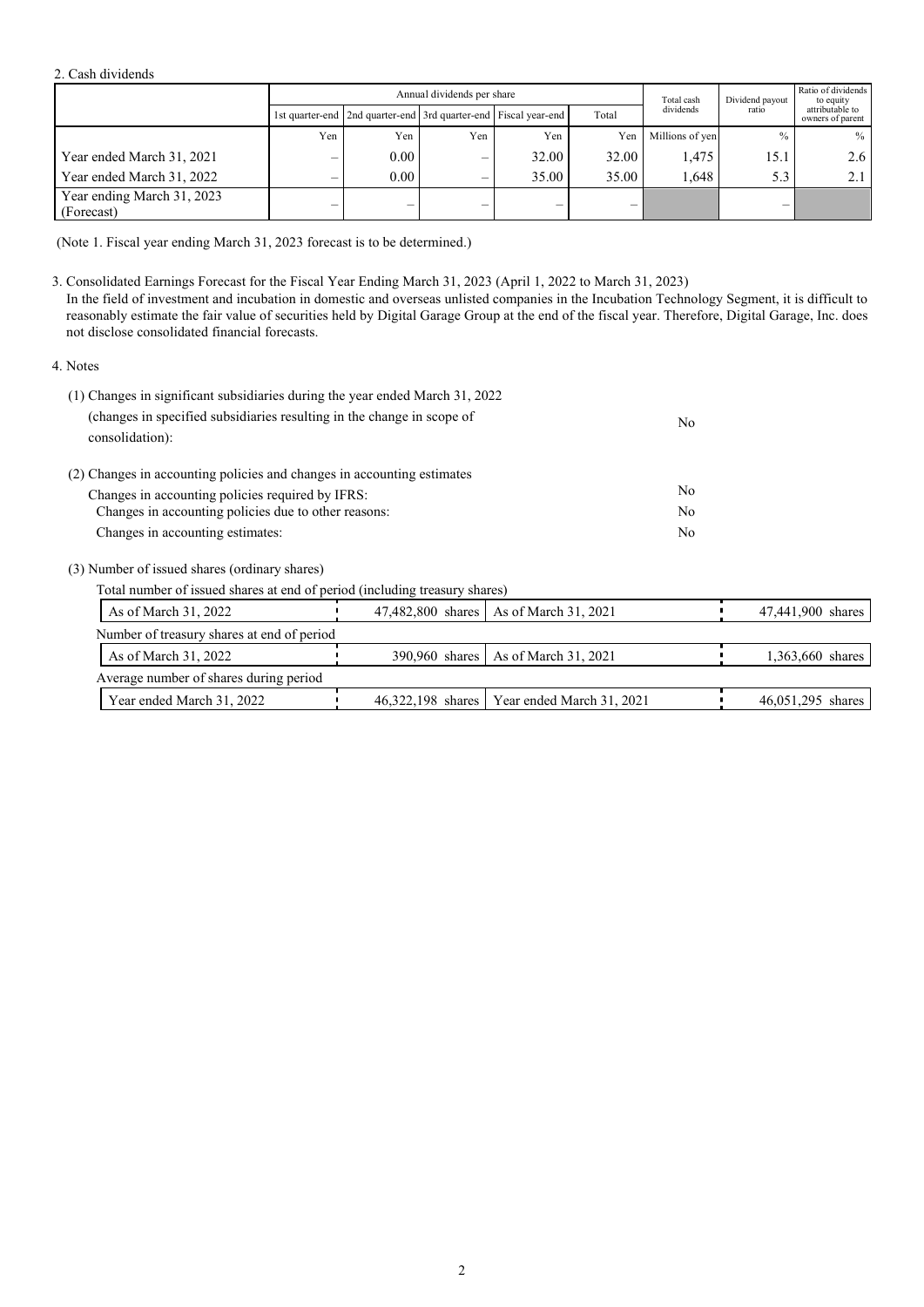### **Consolidated financial statements Consolidated statement of financial position**

|                                               |                      | (Millions of yen)    |
|-----------------------------------------------|----------------------|----------------------|
|                                               | As of March 31, 2021 | As of March 31, 2022 |
| Assets                                        |                      |                      |
| Current assets                                |                      |                      |
| Cash and cash equivalents                     | 37,989               | 43,415               |
| Trade and other receivables                   | 26,574               | 24,462               |
| Inventories                                   | 264                  | 347                  |
| Operational investment securities             | 47,170               | 77,950               |
| Other financial assets                        | 912                  | 277                  |
| Income taxes receivable                       | 21                   | 88                   |
| Other current assets                          | 618                  | 1,103                |
| Total current assets                          | 113,548              | 147,642              |
| Non-current assets                            |                      |                      |
| Property, plant and equipment                 | 19,478               | 18,423               |
| Goodwill                                      | 7,689                | 6,804                |
| Intangible assets                             | 4,000                | 4,194                |
| Investment property                           | 2,924                | 3,171                |
| Investments accounted for using equity method | 22,446               | 27,808               |
| Other financial assets                        | 7,878                | 23,317               |
| Deferred tax assets                           | 60                   | 17                   |
| Other non-current assets                      | 278                  | 231                  |
| Total non-current assets                      | 64,753               | 83,965               |
| Total assets                                  | 178,301              | 231,607              |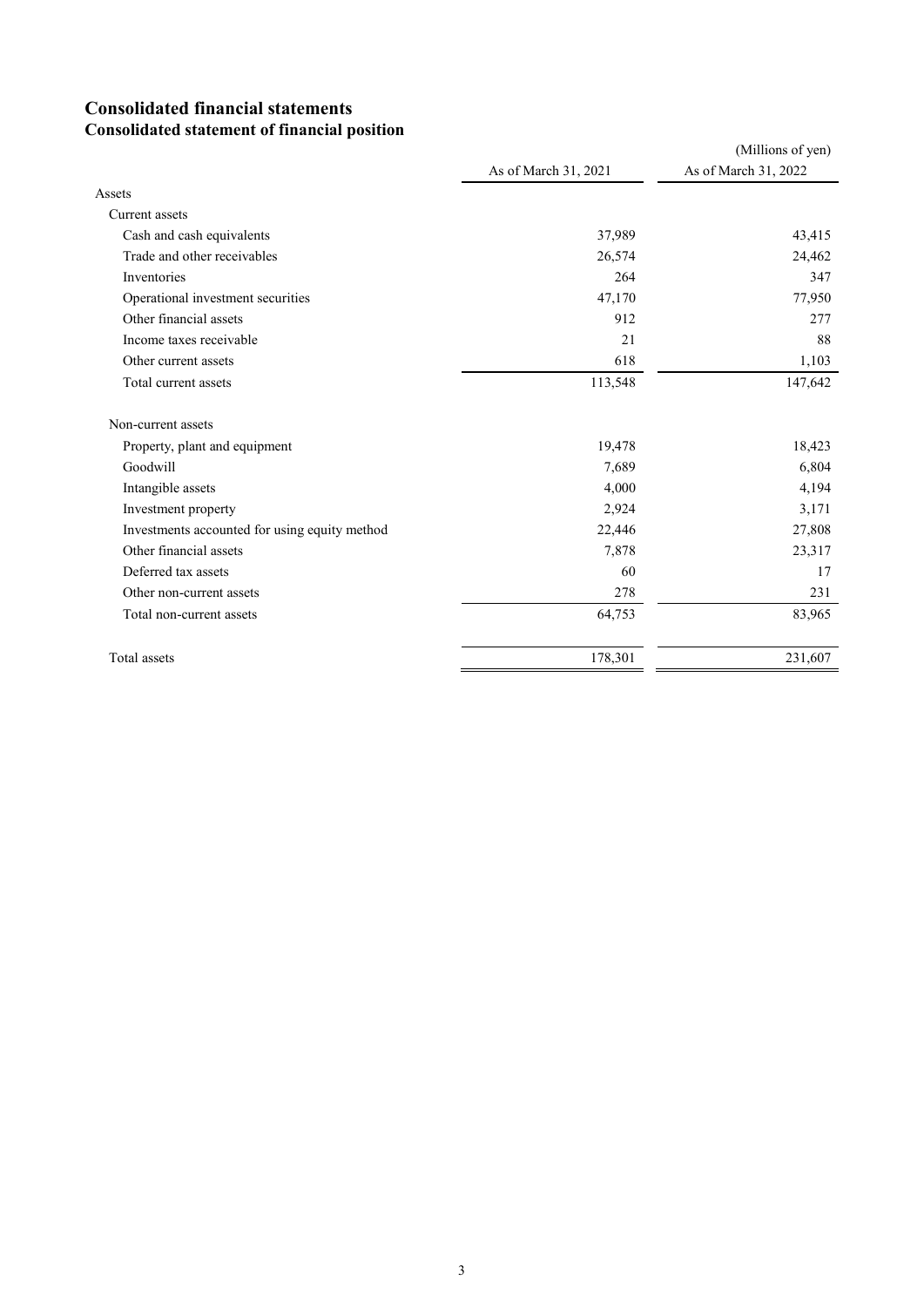|                                               | As of March 31, 2021 | (Millions of yen)<br>As of March 31, 2022 |
|-----------------------------------------------|----------------------|-------------------------------------------|
| Liabilities and equity                        |                      |                                           |
| Liabilities                                   |                      |                                           |
| Current liabilities                           |                      |                                           |
| Borrowings                                    | 9,768                | 9,223                                     |
| Trade and other payables                      | 39,911               | 43,900                                    |
| Other financial liabilities                   | 1,712                | 1,666                                     |
| Income taxes payable                          | 1,328                | 394                                       |
| Other current liabilities                     | 4,146                | 4,059                                     |
| Total current liabilities                     | 56,865               | 59,242                                    |
| Non-current liabilities                       |                      |                                           |
| Bonds and borrowings                          | 35,850               | 40,710                                    |
| Other financial liabilities                   | 12,168               | 10,683                                    |
| Retirement benefit liability                  | 452                  | 480                                       |
| Provisions                                    | 485                  | 480                                       |
| Deferred tax liabilities                      | 8,515                | 22,001                                    |
| Other non-current liabilities                 | 885                  | 796                                       |
| Total non-current liabilities                 | 58,355               | 75,149                                    |
| <b>Total liabilities</b>                      | 115,220              | 134,390                                   |
| Equity                                        |                      |                                           |
| Share capital                                 | 7,637                | 7,692                                     |
| Capital surplus                               | 4,566                | 6,147                                     |
| Treasury shares                               | (4, 915)             | (1, 409)                                  |
| Other components of equity                    | 2,062                | 2,273                                     |
| Retained earnings                             | 52,785               | 81,035                                    |
| Total equity attributable to owners of parent | 62,134               | 95,738                                    |
| Non-controlling interests                     | 947                  | 1,479                                     |
| Total equity                                  | 63,082               | 97,217                                    |
| Total liabilities and equity                  | 178,301              | 231,607                                   |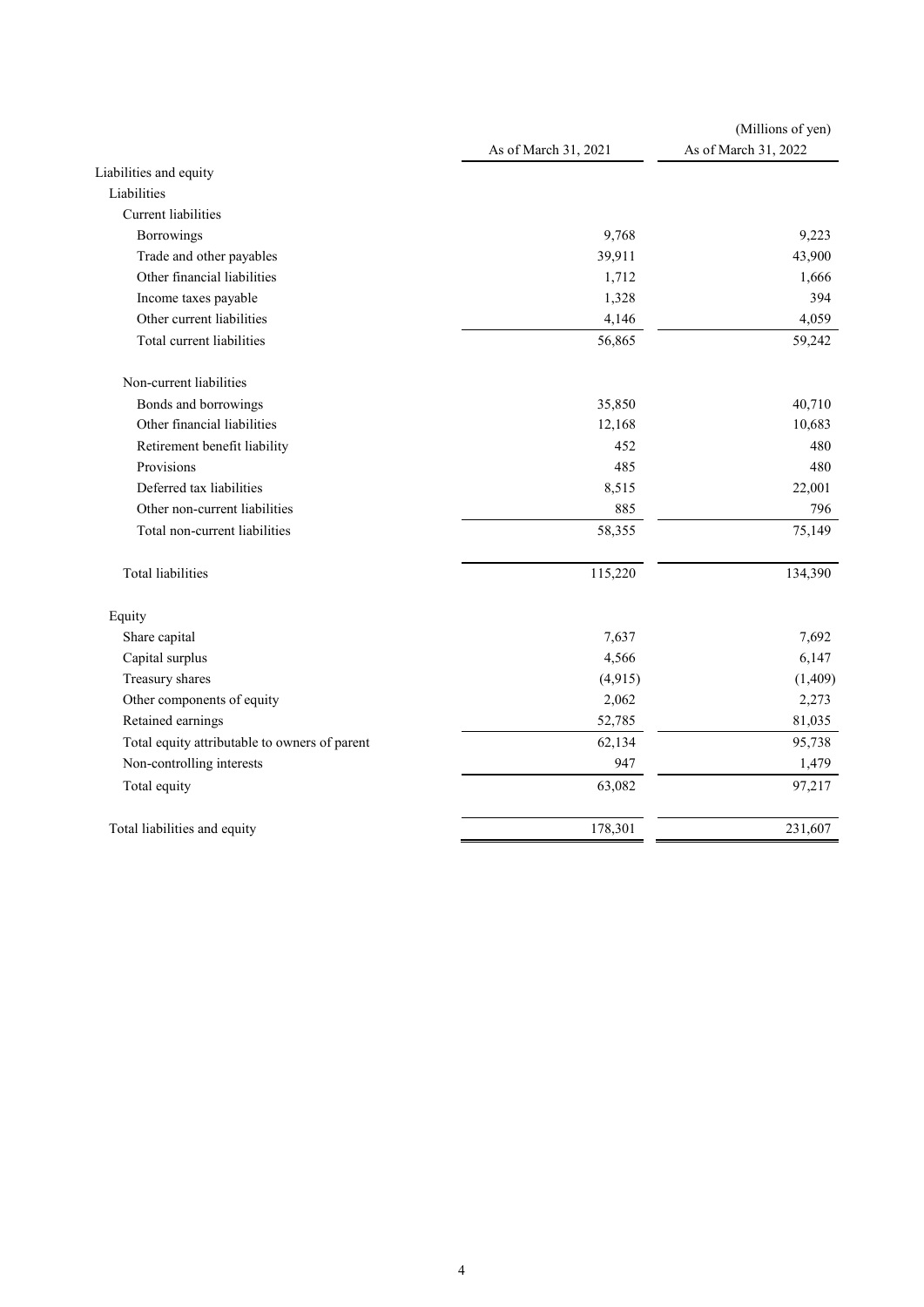### **Consolidated statements of income and consolidated statements of comprehensive income Consolidated statements of income**

|                                                                     |                   | (Millions of yen) |
|---------------------------------------------------------------------|-------------------|-------------------|
|                                                                     | Fiscal year ended | Fiscal year ended |
|                                                                     | March 31, 2021    | March 31, 2022    |
| Revenue                                                             |                   |                   |
| Revenue in recurring business                                       | 24,945            | 24,830            |
| Revenue in operational investment securities                        | 11,031            | 28,269            |
| Other income                                                        | 1,949             | 954               |
| Finance income                                                      | 59                | 13,161            |
| Share of profit of investments accounted for using equity<br>method | 2,495             | 5,741             |
| Total                                                               | 40,478            | 72,955            |
| Expenses                                                            |                   |                   |
| Cost of sales                                                       | 10,697            | 10,513            |
| Selling, general and administrative expenses                        | 14,537            | 14,818            |
| Other expenses                                                      | 617               | 1,881             |
| Finance costs                                                       | 311               | 349               |
| Total                                                               | 26,161            | 27,561            |
| Profit before tax                                                   | 14,317            | 45,393            |
| Income tax expense                                                  | 4,798             | 15,244            |
| Profit                                                              | 9,518             | 30,149            |
| Profit (loss) attributable to                                       |                   |                   |
| Owners of parent                                                    | 9,786             | 30,330            |
| Non-controlling interests                                           | (267)             | (181)             |
| Earnings per share                                                  |                   |                   |
| Basic earnings per share                                            | 212.49            | 654.77            |
| Diluted earnings per share                                          | 193.82            | 592.36            |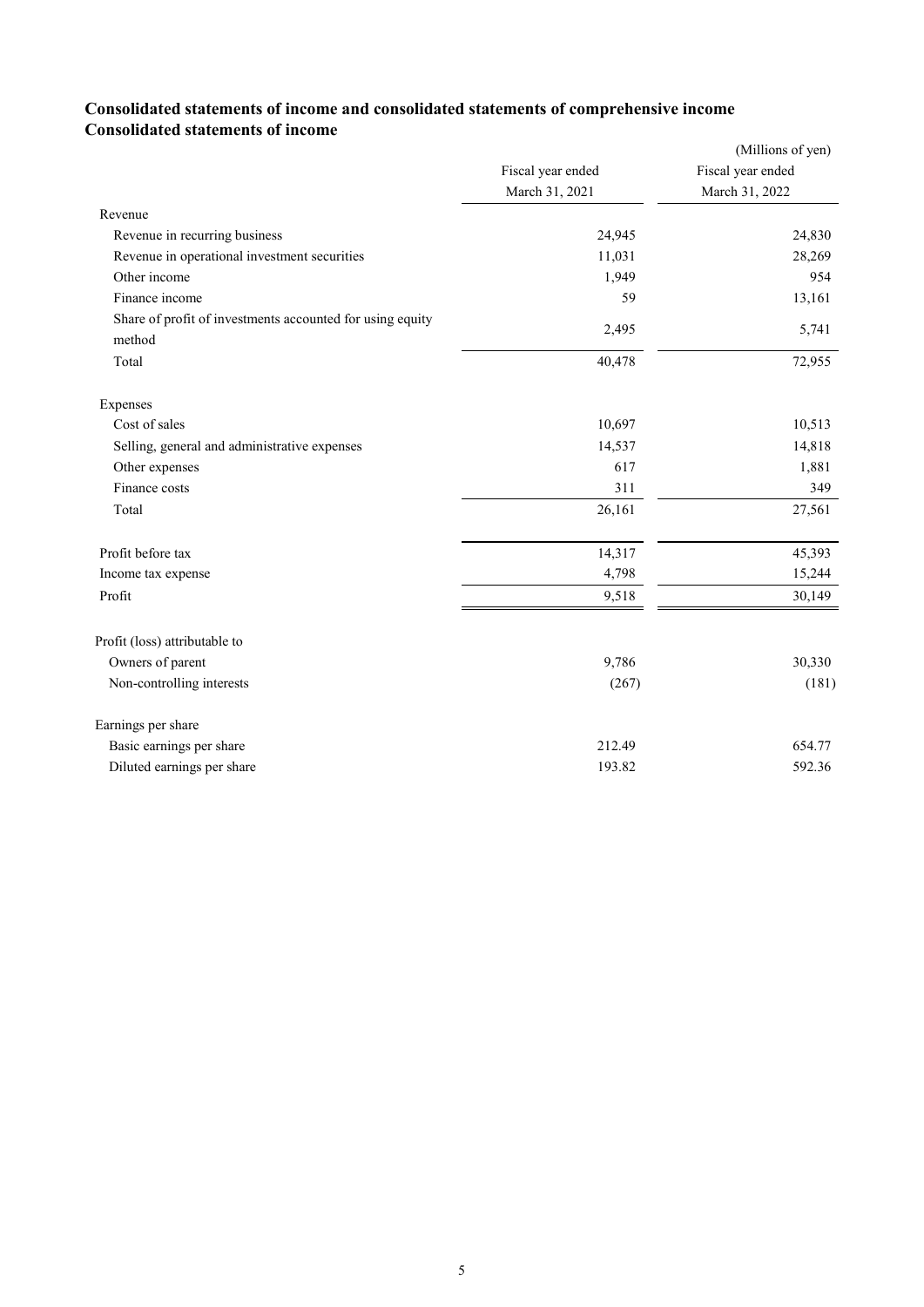# **Consolidated statements of comprehensive income**

|                                                                                                                           |                   | (Millions of yen) |
|---------------------------------------------------------------------------------------------------------------------------|-------------------|-------------------|
|                                                                                                                           | Fiscal year ended | Fiscal year ended |
|                                                                                                                           | March 31, 2021    | March 31, 2022    |
| Profit                                                                                                                    | 9,518             | 30,149            |
| Other comprehensive income                                                                                                |                   |                   |
| Items that will not be reclassified to profit or loss                                                                     |                   |                   |
| Net change in fair value of equity instruments designated as<br>measured at fair value through other comprehensive income | 1,670             | (887)             |
| Remeasurements of defined benefit plans                                                                                   | (7)               | 8                 |
| Share of other comprehensive income of investments<br>accounted for using equity method                                   | 10                | 16                |
| Items that may be reclassified to profit or loss                                                                          |                   |                   |
| Exchange differences on translation of foreign operations                                                                 | 91                | 447               |
| Share of other comprehensive income of investments<br>accounted for using equity method                                   | $\mathbf{0}$      | (0)               |
| Other comprehensive income, net of tax                                                                                    | 1,766             | (416)             |
| Comprehensive income                                                                                                      | 11,284            | 29,733            |
| Comprehensive income attributable to                                                                                      |                   |                   |
| Owners of parent                                                                                                          | 11,550            | 29,911            |
| Non-controlling interests                                                                                                 | (266)             | (178)             |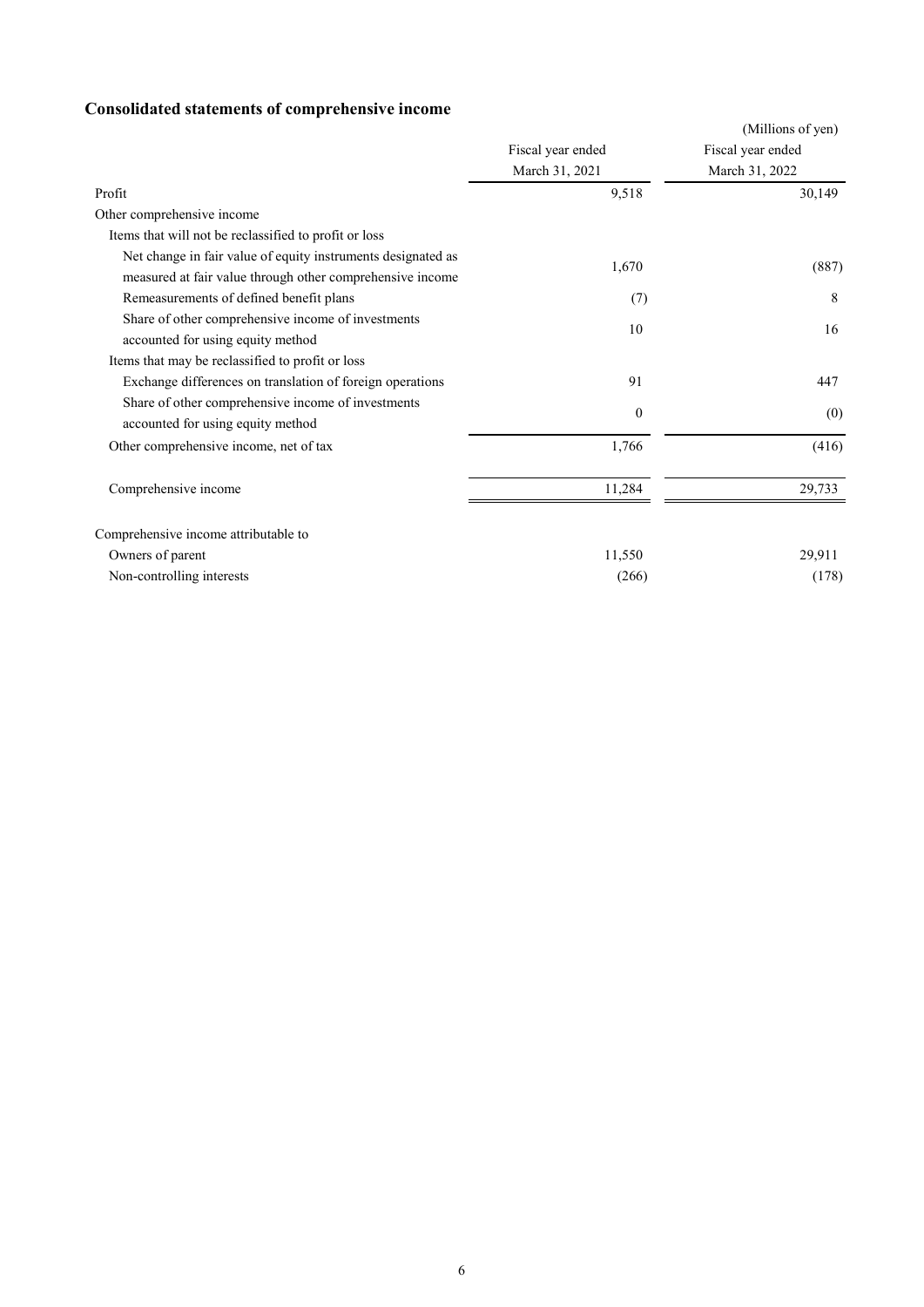# **Consolidated statement of changes in equity**

(Millions of yen)

|                                                                  | Equity attributable to owners of parent |                    |                    |                                                                                           |                                                                          |                                               |       |
|------------------------------------------------------------------|-----------------------------------------|--------------------|--------------------|-------------------------------------------------------------------------------------------|--------------------------------------------------------------------------|-----------------------------------------------|-------|
|                                                                  | Other components of equity              |                    |                    |                                                                                           |                                                                          |                                               |       |
|                                                                  | Share<br>capital                        | Capital<br>surplus | Treasury<br>shares | Financial assets<br>measured at<br>fair value<br>through other<br>comprehensive<br>income | Exchange<br>differences<br>on<br>translation<br>of foreign<br>operations | Remeasurements<br>of defined<br>benefit plans | Total |
| Balance at April 1, 2020                                         | 7,591                                   | 4,409              | (5,012)            | (798)                                                                                     | 1,125                                                                    | (2)                                           | 324   |
| Profit (loss)                                                    |                                         |                    |                    |                                                                                           |                                                                          |                                               |       |
| Other comprehensive income                                       |                                         |                    |                    | 1,678                                                                                     | 92                                                                       | (5)                                           | 1,765 |
| Comprehensive income                                             |                                         |                    |                    | 1,678                                                                                     | 92                                                                       | (5)                                           | 1,765 |
| Issuance of new shares                                           | 46                                      | 46                 |                    |                                                                                           |                                                                          |                                               |       |
| Changes in ownership interest in<br>subsidiaries                 |                                         | (66)               |                    |                                                                                           |                                                                          |                                               |       |
| Dividends                                                        |                                         |                    |                    |                                                                                           |                                                                          |                                               |       |
| Share-based payment transactions                                 |                                         | 178                | 97                 |                                                                                           |                                                                          |                                               |       |
| Purchase of treasury shares                                      |                                         |                    | (1)                |                                                                                           |                                                                          |                                               |       |
| Transfer from other components of                                |                                         |                    |                    | (27)                                                                                      |                                                                          |                                               | (27)  |
| equity to retained earnings                                      |                                         |                    |                    |                                                                                           |                                                                          |                                               |       |
| Other                                                            |                                         | (0)                |                    |                                                                                           |                                                                          |                                               |       |
| Total                                                            | 46                                      | 157                | 96                 | (27)                                                                                      |                                                                          |                                               | (27)  |
| Balance at March 31, 2021<br>Profit (loss)                       | 7,637                                   | 4,566              | (4,915)            | 853                                                                                       | 1,217                                                                    | (7)                                           | 2,062 |
| Other comprehensive income                                       |                                         |                    |                    | (871)                                                                                     | 443                                                                      | 8                                             | (420) |
| Comprehensive income                                             |                                         |                    |                    | (871)                                                                                     | 443                                                                      | 8                                             | (420) |
| Issuance of new shares                                           | 55                                      | 55                 |                    |                                                                                           |                                                                          |                                               |       |
| Changes in ownership interest in<br>subsidiaries                 |                                         | 171                |                    |                                                                                           |                                                                          |                                               |       |
| Change in scope of consolidation<br>Dividends                    |                                         |                    |                    |                                                                                           |                                                                          |                                               |       |
| Share-based payment transactions                                 |                                         | 211                | 84                 |                                                                                           |                                                                          |                                               |       |
| Disposal of treasury shares                                      |                                         | 1,206              | 3,422              |                                                                                           |                                                                          |                                               |       |
| Transfer from other components of<br>equity to retained earnings |                                         |                    |                    | 631                                                                                       |                                                                          |                                               | 631   |
| Other                                                            |                                         | (63)               |                    |                                                                                           |                                                                          |                                               |       |
| Total                                                            | 55                                      | 1,580              | 3,506              | 631                                                                                       |                                                                          |                                               | 631   |
| Balance at March 31, 2022                                        | 7,692                                   | 6,147              | (1, 409)           | 613                                                                                       | 1,660                                                                    | $\mathbf{0}$                                  | 2,273 |
|                                                                  |                                         |                    |                    |                                                                                           |                                                                          |                                               |       |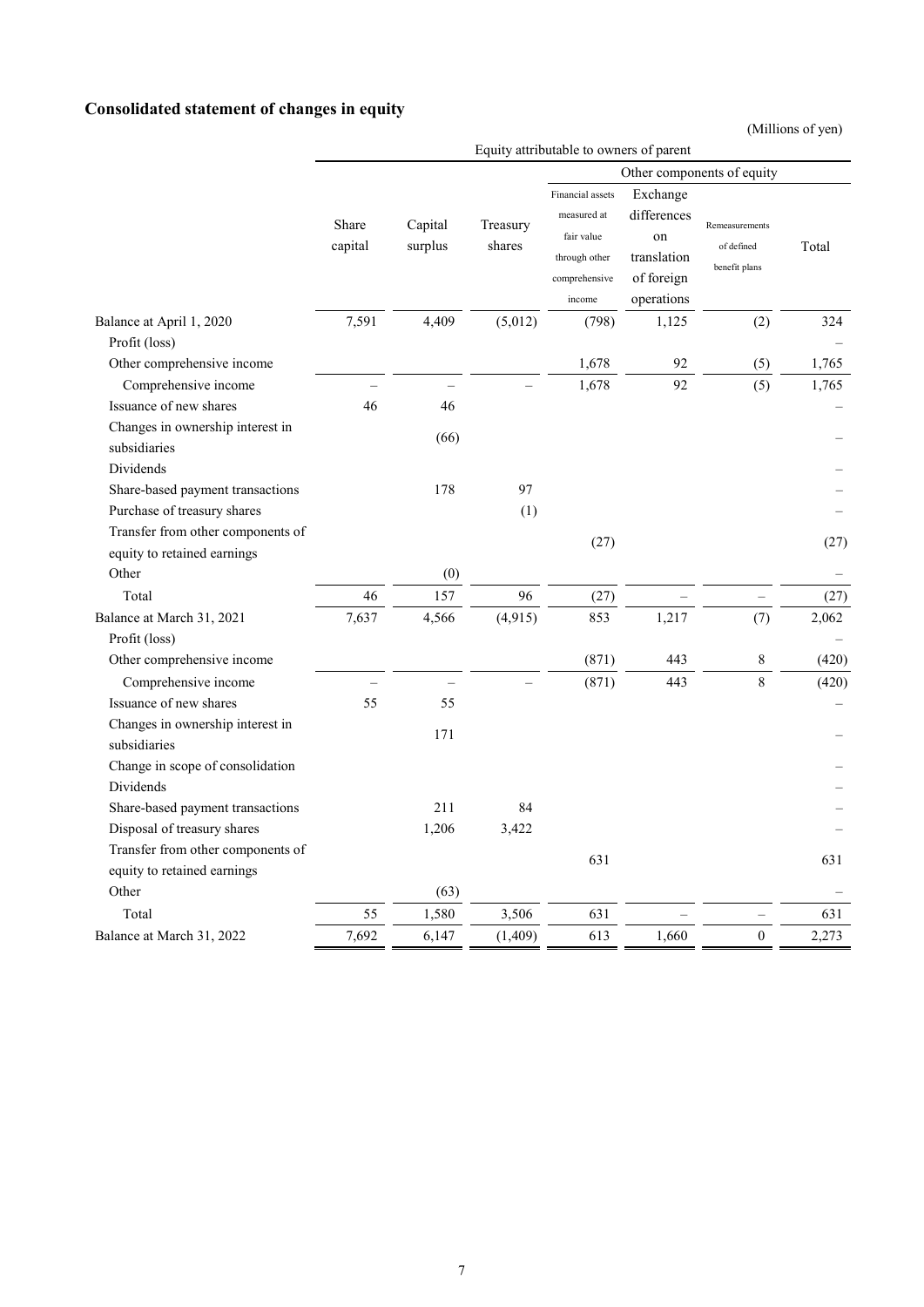|                                                  |                                         |          |                 | (Millions of yen) |
|--------------------------------------------------|-----------------------------------------|----------|-----------------|-------------------|
|                                                  | Equity attributable to owners of parent |          | Non-controlling | Total             |
|                                                  | Retained earnings                       | Total    | interests       |                   |
| Balance at April 1, 2020                         | 44,721                                  | 52,033   | 762             | 52,795            |
| Profit (loss)                                    | 9,786                                   | 9,786    | (267)           | 9,518             |
| Other comprehensive income                       |                                         | 1,765    | $\mathbf{1}$    | 1,766             |
| Comprehensive income                             | 9,786                                   | 11,550   | (266)           | 11,284            |
| Issuance of new shares                           |                                         | 91       |                 | 91                |
| Changes in ownership interest in                 |                                         | (66)     | 452             | 386               |
| subsidiaries                                     |                                         |          |                 |                   |
| Dividends                                        | (1,749)                                 | (1,749)  |                 | (1,749)           |
| Share-based payment transactions                 |                                         | 275      |                 | 275               |
| Purchase of treasury shares                      |                                         | (1)      |                 | (1)               |
| Transfer from other components of                | 27                                      |          |                 |                   |
| equity to retained earnings                      |                                         |          |                 |                   |
| Other                                            |                                         | (0)      |                 | (0)               |
| Total                                            | (1, 721)                                | (1, 449) | 452             | (997)             |
| Balance at March 31, 2021                        | 52,785                                  | 62,134   | 947             | 63,082            |
| Profit (loss)                                    | 30,330                                  | 30,330   | (181)           | 30,149            |
| Other comprehensive income                       |                                         | (420)    | 4               | (416)             |
| Comprehensive income                             | 30,330                                  | 29,911   | (178)           | 29,733            |
| Issuance of new shares                           |                                         | 111      |                 | 111               |
| Changes in ownership interest in<br>subsidiaries |                                         | 171      | 643             | 814               |
| Change in scope of consolidation                 |                                         |          | 67              | 67                |
| Dividends                                        | (1, 475)                                | (1, 475) |                 | (1, 475)          |
| Share-based payment transactions                 |                                         | 295      |                 | 295               |
| Disposal of treasury shares                      |                                         | 4,629    |                 | 4,629             |
| Transfer from other components of                |                                         |          |                 |                   |
| equity to retained earnings                      | (631)                                   |          |                 |                   |
| Other                                            | 25                                      | (38)     |                 | (38)              |
| Total                                            | (2,081)                                 | 3,693    | 710             | 4,403             |
| Balance at March 31, 2022                        | 81,035                                  | 95,738   | 1,479           | 97,217            |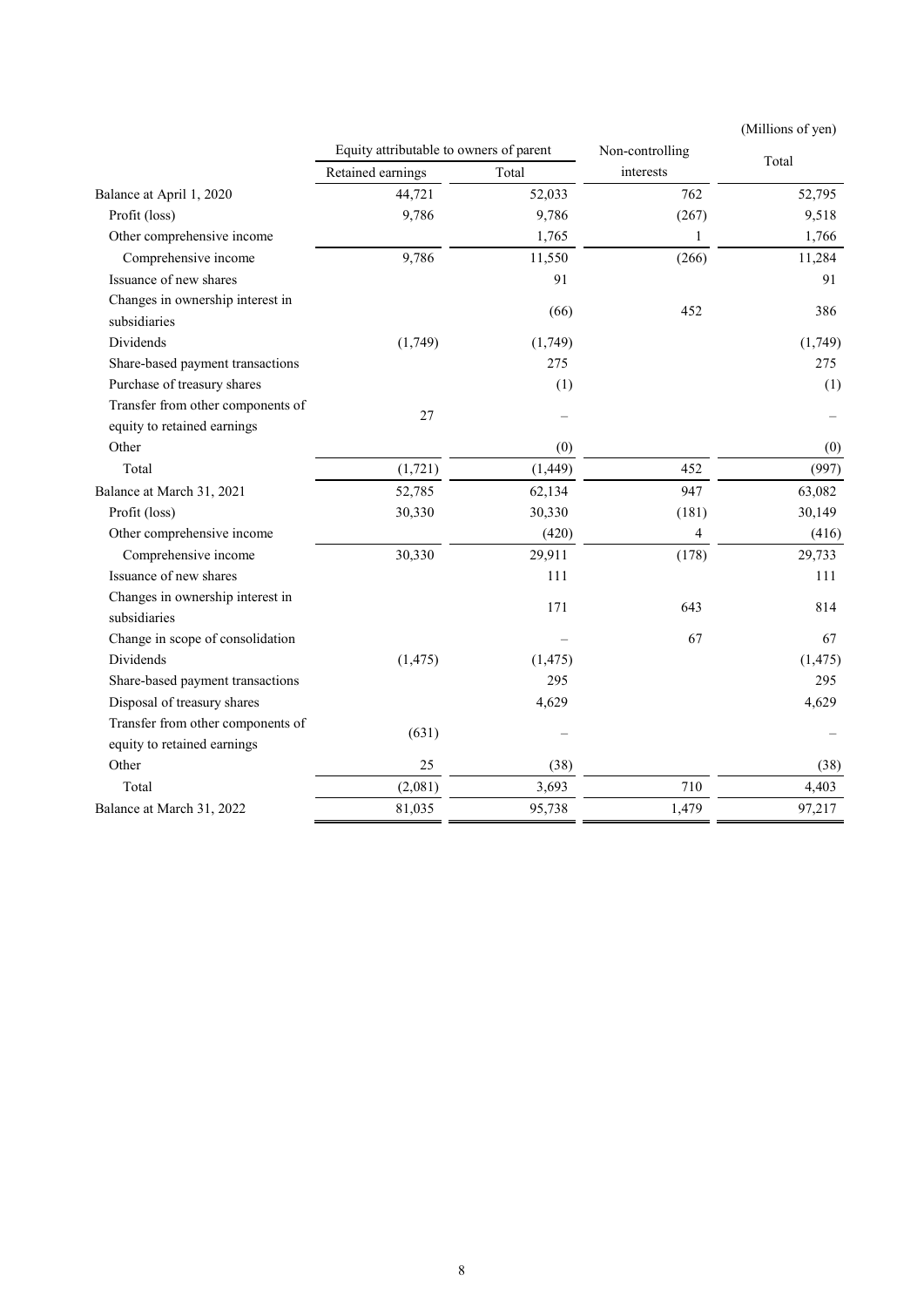### **Consolidated statements of cash flows**

|                                                                            |                   | (Millions of yen) |
|----------------------------------------------------------------------------|-------------------|-------------------|
|                                                                            | Fiscal year ended | Fiscal year ended |
|                                                                            | March 31, 2021    | March 31, 2022    |
| Cash flows from operating activities                                       |                   |                   |
| Profit before tax                                                          | 14,317            | 45,393            |
| Depreciation and amortization                                              | 3,637             | 3,620             |
| Impairment losses                                                          | 231               | 1,372             |
| Interest and dividend income                                               | (19)              | (12)              |
| Interest expenses on borrowings and bonds                                  | 238               | 242               |
| Share of loss (profit) of investments accounted for using<br>equity method | (2, 495)          | (5,741)           |
| Loss (gain) on investment securities                                       | (39)              | (12,581)          |
| Loss (gain) on sales of shares of subsidiaries and associates              | (1)               |                   |
| Loss (gain) on transfer of business                                        | (1,103)           |                   |
| Decrease (increase) in trade and other receivables                         | 22                | 2,383             |
| Decrease (increase) in investment securities for sale                      | (10,527)          | (30, 444)         |
| Decrease (increase) in inventories                                         | 54                | (82)              |
| Increase (decrease) in trade and other payables                            | (521)             | 4,170             |
| Increase (decrease) in accrued consumption taxes                           | 1,422             | (534)             |
| Other                                                                      | 1,136             | 356               |
| Subtotal                                                                   | 6,352             | 8,142             |
| Interest and dividends received                                            | 1,450             | 1,453             |
| Interest paid                                                              | (74)              | (71)              |
| Income taxes refund (paid)                                                 | (681)             | (2, 465)          |
| Net cash provided by (used in) operating activities                        | 7,047             | 7,059             |
| Cash flows from investing activities                                       |                   |                   |
| Purchase of property, plant and equipment                                  | (1,501)           | (1,501)           |
| Purchase of intangible assets                                              | (1,706)           | (1,354)           |
| Purchase of investment securities                                          | (186)             | (4,794)           |
| Proceeds from sale of investment securities                                | 1,865             | 340               |
| Payments for acquisition of subsidiaries                                   |                   | (301)             |
| Purchase of investments accounted for using equity method                  | (513)             | (563)             |
| Proceeds from sale of investments accounted for using equity<br>method     | 80                |                   |
| Proceeds from sale of businesses                                           | 541               |                   |
| Other                                                                      | 555               | 193               |
| Net cash provided by (used in) investing activities                        | (864)             | (7,978)           |